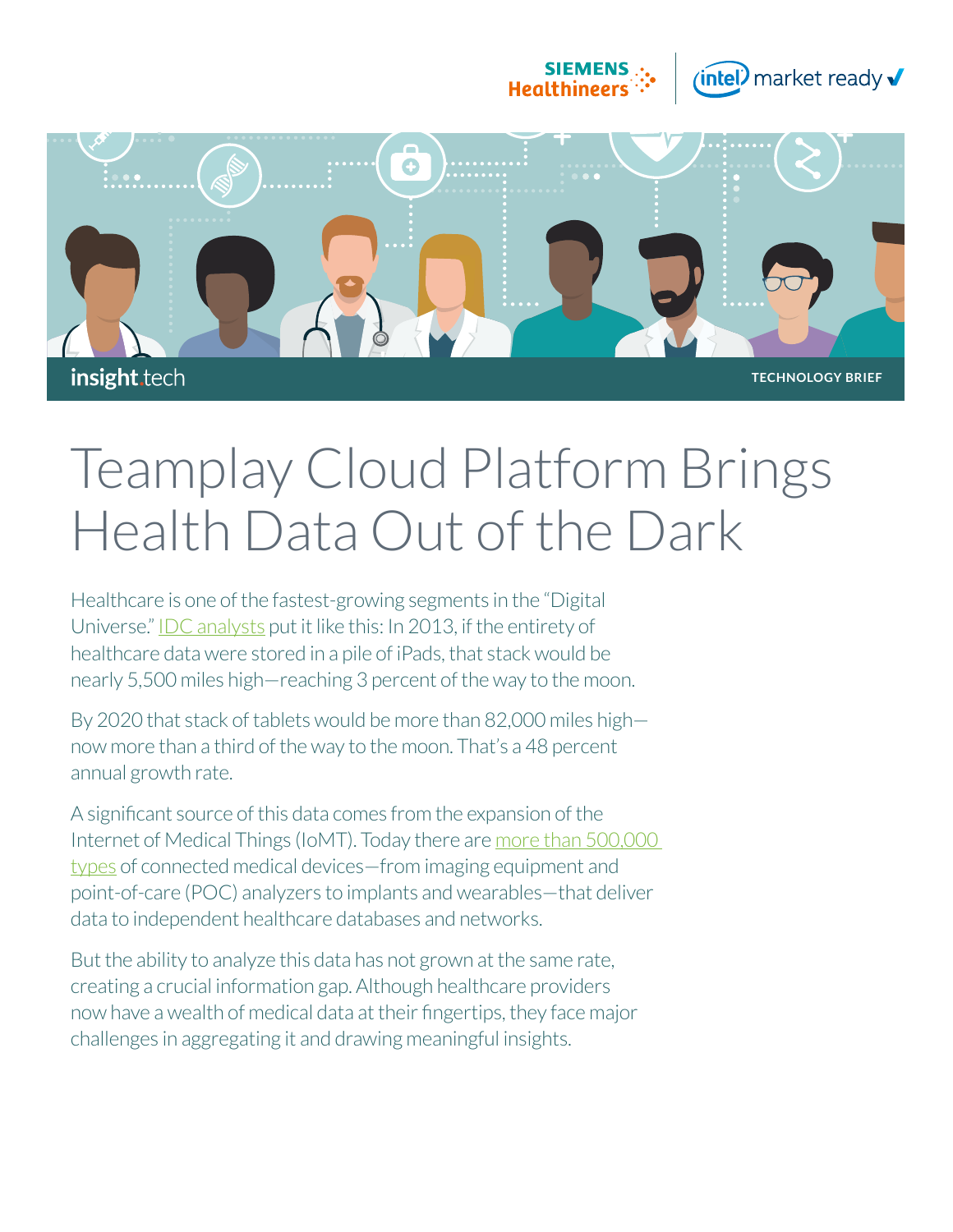This data is often siloed in different systems, subject to regulatory and legal requirements, and delivered in a variety of formats, making it difficult to manage and search—and thus analyze. For these reasons, [80 percent](https://www.healthitoutcomes.com/doc/where-should-healthcare-data-be-stored-in-and-beyond-0001) is considered "dark data."

Medical researchers, providers, and hospital operations are looking to advanced analytics for insights into improving workflow efficiencies and reducing costs. A [recent survey](https://newsroom.intel.com/news-releases/u-s-healthcare-leaders-expect-widespread-adoption-artificial-intelligence-2023?_ga=2.263699336.54162458.1562879140-142963578.1558558705&elq_cid=3385988&erpm_id=4605704) of healthcare leaders shows that 37 percent already use AI and 88 percent expect it will improve patient care.

These challenges and opportunities are driving the need to move both data and applications from on-premises—where it's costly to store, share, and analyze—to cloud-based systems and services.

## **How a Healthcare Platform Can Improve Patient Outcomes**

These trends prompted [Siemens Healthineers](https://solutionsdirectory.intel.com/member-roster/Siemens_Healthcare_GmbH?src=insight.tech&_ga=2.259587982.54162458.1562879140-142963578.1558558705&elq_cid=3385988&erpm_id=4605704) to build a new kind of data infrastructure in the cloud. Its teamplay cloud platform is designed to connect healthcare providers to applications, aggregated data, and AI tools.

"This creates a solution rich with hospital and health data, backed by data scientists, AI application developers, and researchers," said Jeffrey Schaefer, Senior Manager of Strategic Alliances and Partnerships for Siemens Healthineers.

Today the platform comprises more than 4,000 connections—in hospitals and imaging centers, for example—and 19 solution partners. And these numbers are growing every day.

It provides an open and secured environment to share, access, and analyze data—fostering innovation and collaboration across the healthcare continuum. The platform serves a wide spectrum of clinical, operational, and financial needs, and is evolving with new applications built by Siemens Healthineers developer partners.

"Together, we have a single goal in mind—to improve patient outcomes and reduce costs by leveraging data and intelligence in innovative ways," said Schaefer.

# **Data Aggregation and Insights**

Ranging from X-RAY, CT, MR, and PET scanners, data is aggregated in the cloud. This shared platform enables healthcare providers to exchange information with peers and analyze that data with applications from Siemens Healthineers and third-party solution partners.

The apps are accessible through a [digital marketplace—](https://marketplace.teamplay.siemens.com/apps)helping institutions select offerings for either cloud or on-premises deployment as shown in **Figure 1**.

**of healthcare leaders expect AI to help improve patient outcomes** 88%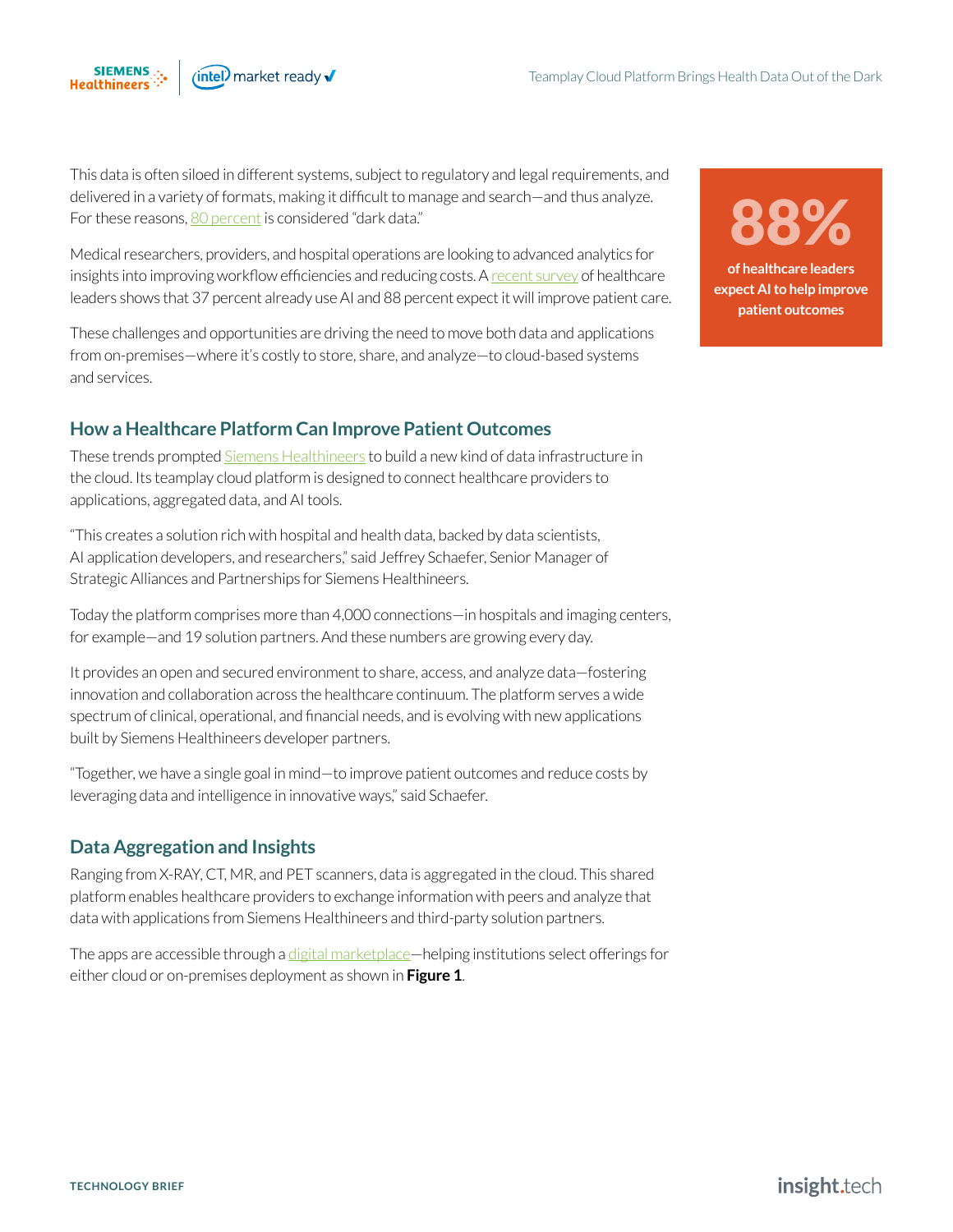



Figure 1. Patient and hospital operational data aggregate into the platform for intelligence and insight that leads to better patient outcomes.

AMRA Medical is an international digital health company headquartered in Sweden and is a Siemens Healthineers partner. The company has developed the ability to acquire whole-body images from a rapid MRI scan, as well as a solution for automated image analysis. Multiple biomarkers are measured from a single scan, allowing for a simple, standardized, and patientfriendly approach to understanding complex disease pathways.

Through the teamplay cloud platform, researchers now have access to a range of individualized body composition measurements to support data observations and stimulate new hypotheses. The precision of the technology also allows researchers to better characterize patients at baseline and monitor interventional effects

Given the market-leading position in Diagnostic Imaging, much of the clinical data that feeds the teamplay cloud platform comes from Siemens Healthineers medical equipment, such as the company's imaging systems. But the platform is vendor agnostic and processes data from similar systems as well.

Powered by Intel®, Siemens Healthineers end devices may soon be capable of running AI applications directly on the device. This enables analytics at the edge and in the cloud to power AI and deep learning tools. Delivering such capabilities at the point of care can accelerate diagnoses by clinicians and treatment pathways, leading to better patient care.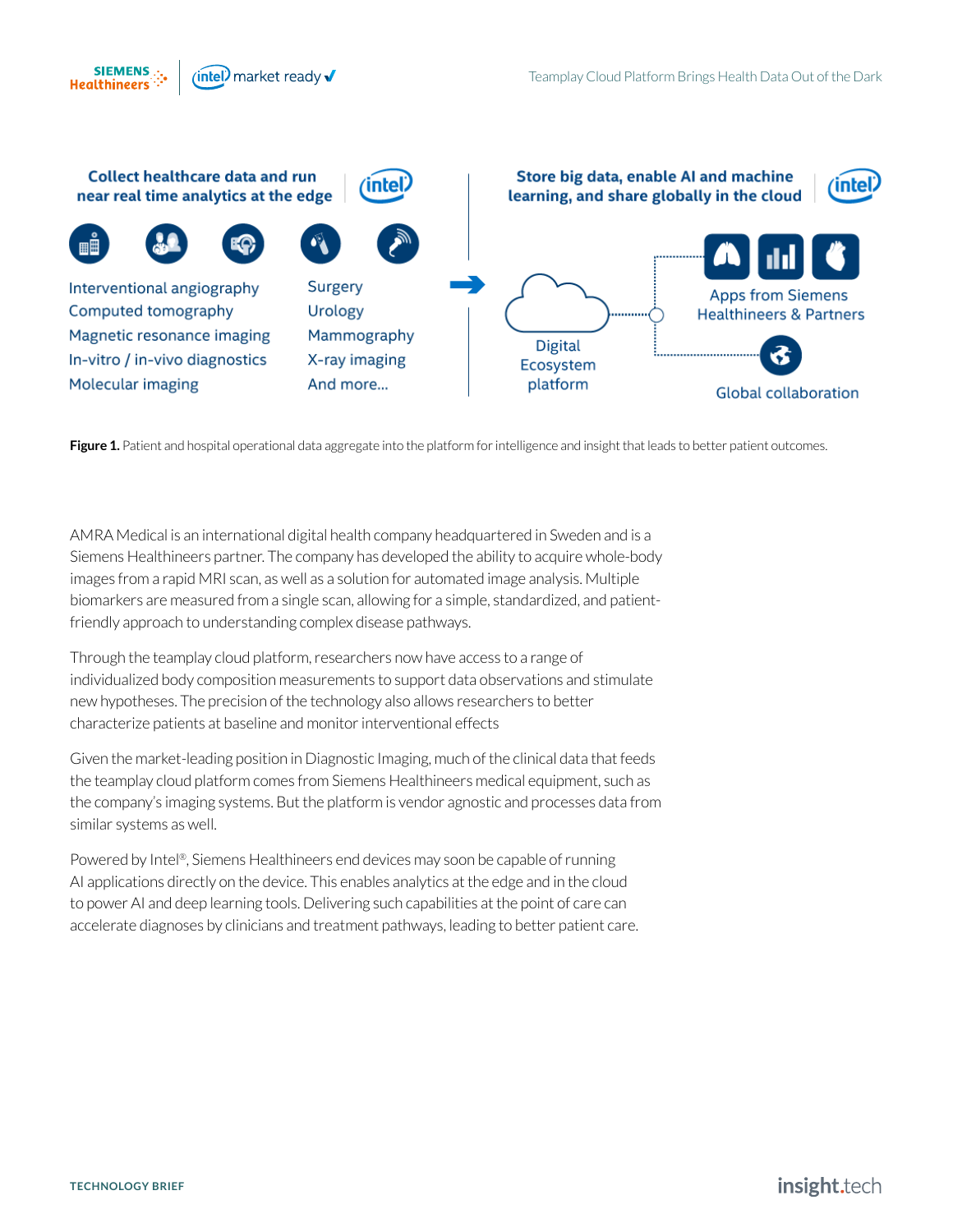The platform key capabilities enable healthcare teams to:

- Aggregate data from one of the largest sets of imaging health data
- Facilitate a wide range of reporting and analytics capabilities
- Allow secured processing of data
- Support flexible IT spending through subscription-based offerings
- Simplify procurement processes through a harmonized and managed IT infrastructure
- Evolve seamlessly with an open API structure
- Monitor performance and manage maintenance across a fleet of imaging devices

### **Big Data and Real-Time Analytics Depend on Powerful Technology**

Processing massive data sets such as MRI scans requires high-performance computational capability. And efficiently moving that data requires fast compression, communications, and decompression.

Siemens Healthineers' teamplay cloud infrastructure uses data center-grade servers built on Intel® Xeon® scalable processors. With this family of processors, Siemens Healthineers and its solution partners can deliver the performance needed for demanding applications, security encryption/decryption, and fast communications compression/decompression.

In the end, Siemens Healthineers' teamplay cloud platform provides the foundation to build and deliver solutions to optimize business and patient outcomes **(Figure 2)**.



Improving patient experience by delivering outcomes that matter to patients

**Expanding precision medicine** by reducing unwarranted variations

Transforming care delivery by optimizing clinical operations

**Figure 2.** Siemens Healthineers' teamplay cloud platform is part of the overall digitalization strategy of Siemens Healthineers, bringing innovation to medicine, better care to patients, and insights to healthcare providers.